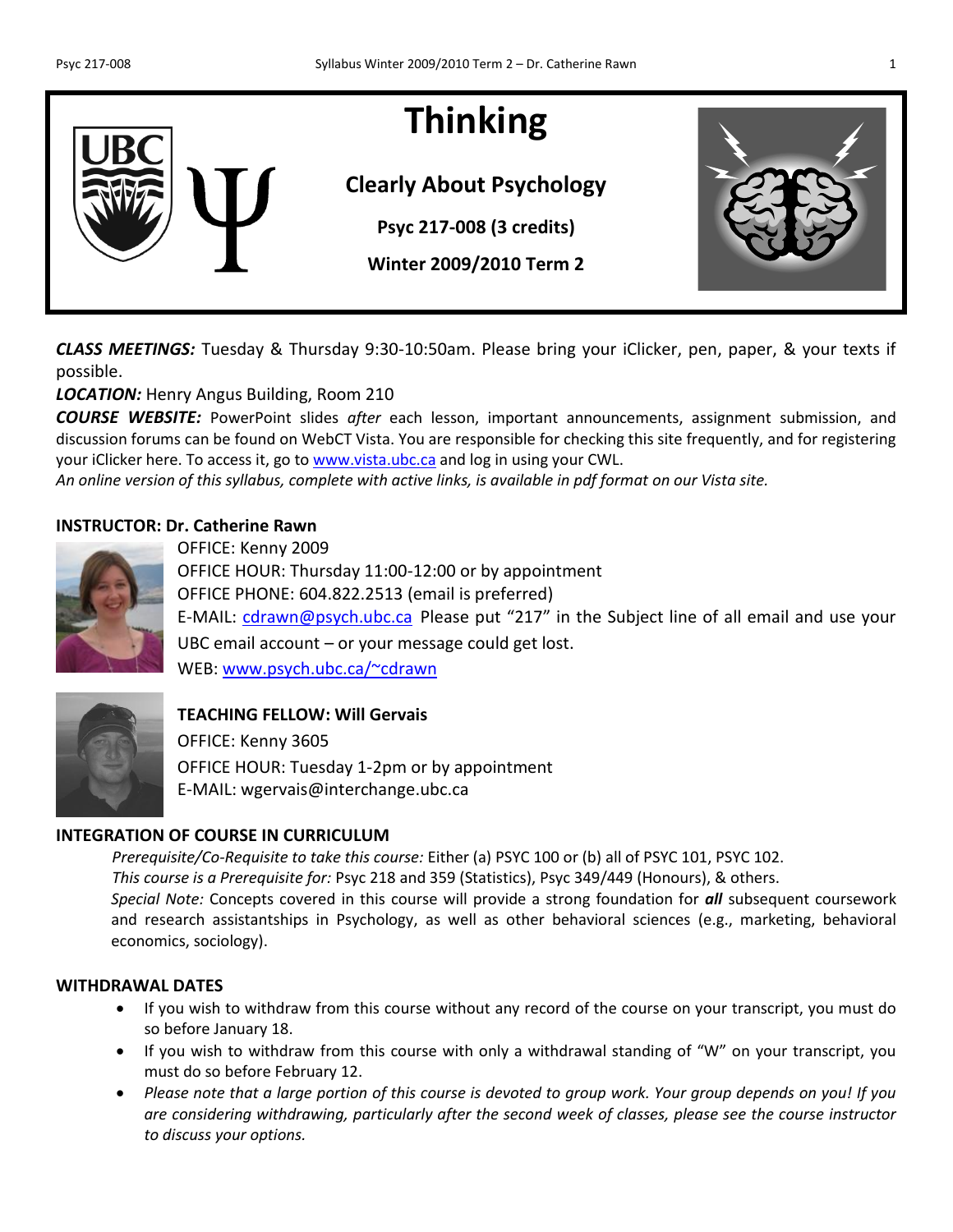## **COURSE DESCRIPTION**

Welcome to *THINKING Clearly about Psychology.* I emphasize the word *THINKING* in this course title because we'll be doing a lot of that throughout this term. **The purpose of this course is** to help you to understand, remember, and apply the methods and reasoning behind psychological information and research. **This is important because** this solid foundation will help you to become a critical and informed *consumer* of psychological research and *creator* of psychological research. **As a consumer of psychological research**, you will be equipped to read and understand research presented in future courses in psychology, and you will also be equipped to critically evaluate pop psychology and research you see reported in the media. **As a new creator of psychological research,** you will have the basic tools to begin investigating questions about human behaviour. These tools will serve you well in future studies, particularly in research assistantships, directed studies projects, Honours projects, and even graduate study.

Together, we will strive to reach these goals in a variety of ways. The topics covered in this course aim to cover the **basics of the scientific method, research design and execution, some basic data analysis, and communication of research results**. We will discuss what a psychologist does and why; how psychologists decide on a research plan, how to choose a method, how to evaluate information and data, and then how to draw conclusions regarding why we behave the way we do. We will practice critical thinking, and attempt to apply the material to everyday situations in which we encounter "data" so that when we encounter psychological information and issues, we can assess it from various directions and be well informed. **Learning Appraisals** have been carefully designed to encourage you to demonstrate critical and creative thought, and to reflect the real collaborative nature of research.

Students who successfully meet the course requirements will be able to

- discuss and apply the basic methodological tools psychological scientists use to test hypotheses about behavior;
- identify and evaluate the main ethical considerations of psychological research;
- critically evaluate the conclusions of an empirical paper in light of the study's methodology;
- collaborate with others to design a study to test a psychological hypothesis;
- describe the rationale underlying basic statistical analyses including correlation and the t-test;
- present an American Psychological Association (APA) style report in both verbal & written form;
- use APA referencing and citation style for written work;
- demonstrate competence in various employable skills, including public speaking, formal and informal writing, group collaboration, and synthesis of multiple ideas.



**OCCESSI**N

## **REQUIRED MATERIALS**

- 1. Cozby, P. C. (2009). *Methods in Behavioral Research* (10th ed.). New York: McGraw-Hill Ryerson.
- 2. Stanovich, K. E. (2009). *How to Think Straight about Psychology* (9th ed.). Boston, MA: Pearson Education.
- 3. *iClicker* Student Response System, available new and used from the bookstore.

*Note*: I developed this course based on Stanovich 8th ed. and Cozby 9th ed. Feel free to use the 9th edition of Cozby or the 8th edition of Stanovich if you can find them used; from what I can tell there are no major differences. Anything prior to Stanovich 8 and Cozby 9, use at your own risk! If you choose to use an earlier version of the texts, you are responsible for identifying any differences between editions.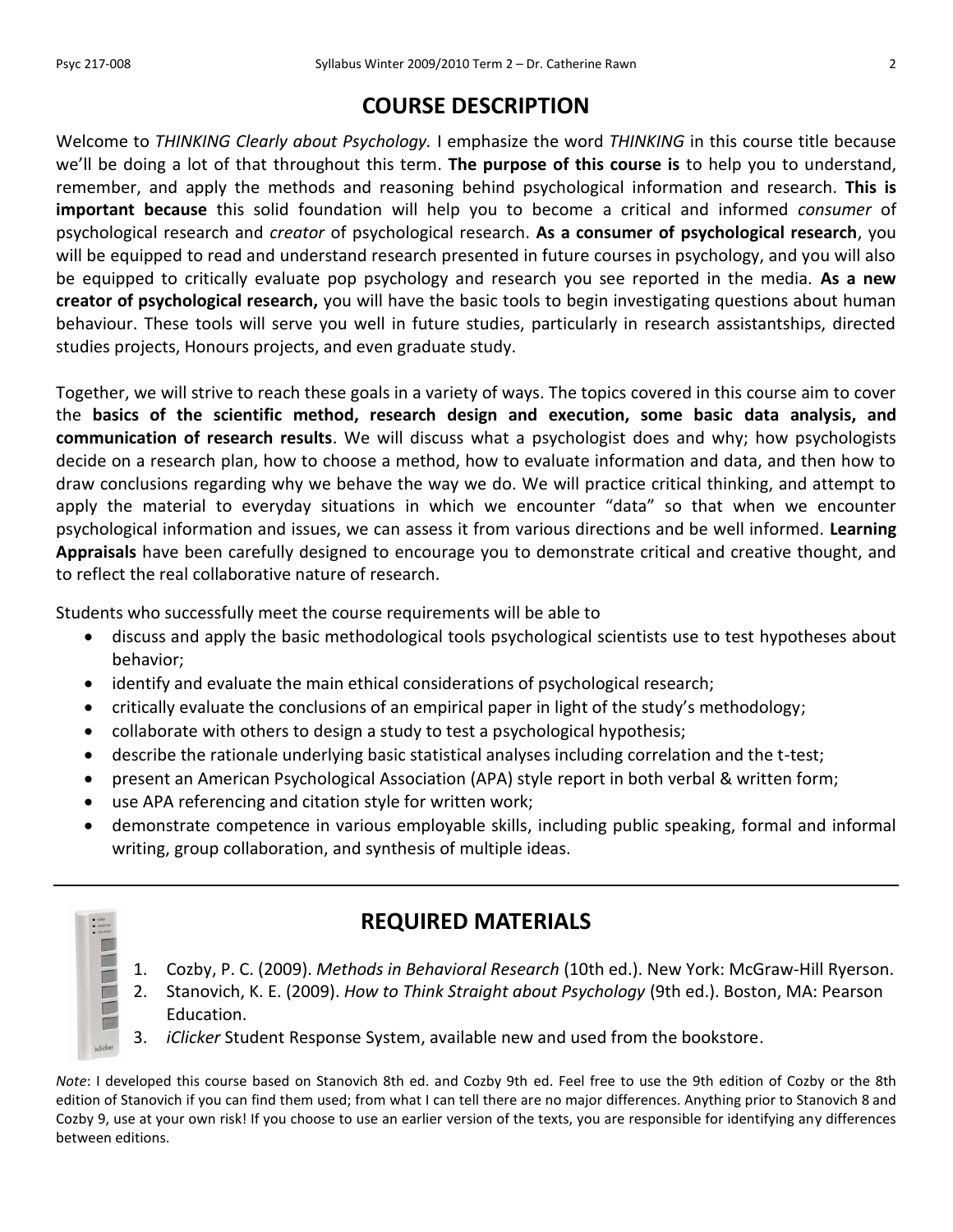## **LEARNING APPRAISALS (OVERVIEW)**

A variety of activities will be used to measure your mastery of course material. There are multiple reasons for this approach to assessment (as opposed to, for example, 3 exams). Here are some key reasons why this approach has been used:

- Thinking thoroughly *clearly*, if you will requires approaching and synthesizing the material in many different ways. The various modes of assessment require you to think differently about issues as you comprehend them, discuss them, and apply them. Based on research in learning and memory, this approach will help to maximize retention and thorough understanding.
- Writing is a tool for thinking. It forces us to put into words those abstract thoughts that float around in our heads. Psychological scientists (including Will and myself) and other researchers use writing to clarify our thoughts and to communicate with the rest of the scientific community. This course has multiple opportunities for you to wrestle with this challenging but rewarding and necessary activity.
- There are individual differences in peoples' comfort level with different types of assessments. By including a variety, most people will likely find a chance to show their strengths as well as work on skills they find challenging.
- Everyone will practice a variety of skills that will benefit them in future classes, in the workplace, and in their personal lives. These include: professional writing, public speaking, collaboration with others, and synthesis of a range of material (e.g., while studying for exams, working on the group project).

| <b>Learning Appraisal</b>             | <b>Points</b> | <b>Final Due Date</b>                                 |
|---------------------------------------|---------------|-------------------------------------------------------|
| Participation                         | 5%            | (continuous)                                          |
| Literature Critique                   | 15%           | Thursday February 4                                   |
| Midterm Exam                          | 20%           | Tuesday March 2                                       |
| Research Report based on your         | 25%           |                                                       |
| <b>Collaborative Research Project</b> |               | Thursday April 15                                     |
| Research Experience Component (REC)   | 5%            | All components must be completed by April 15.         |
| Final exam                            | 30%           | Date set by registrar (Exam period: April 19 - May 1) |
| Total                                 | 100%          |                                                       |

Thus the distribution of assessments in this course is as follows: 50% for exams, 40% for academic writing related to the research process, and 10% for active participation in the research (& learning) process.

Remember, the more you participate, the more you will get out of this course. Questions and constructive feedback are always welcome.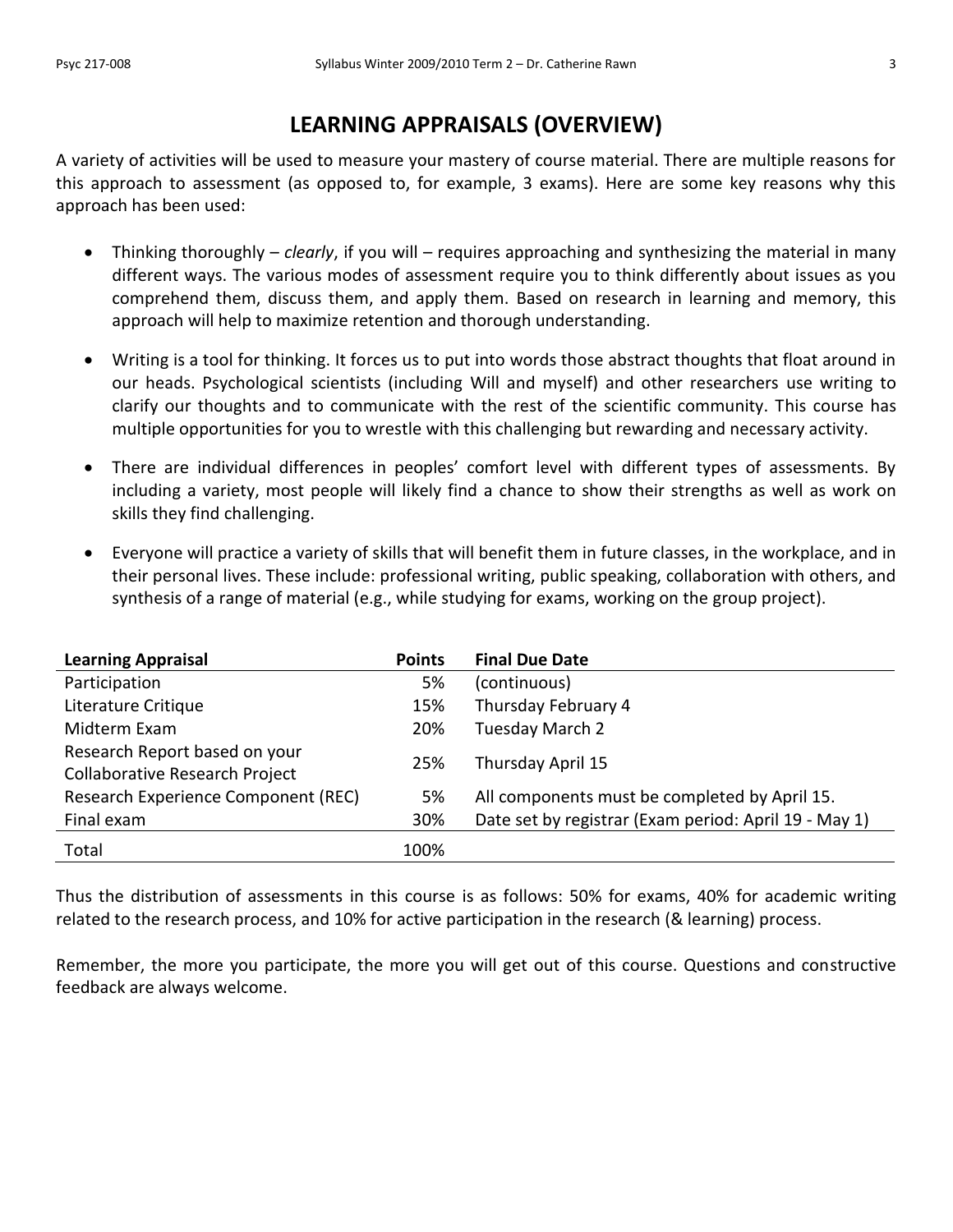## **LEARNING APPRAISALS (DETAILS)**

#### **Lab-Based Collaborative Research Project (CRP) – 25%**

The purpose of the CRP is to give you an opportunity to work in small groups to generate and test a hypothesis about human behaviour that you are interested in*,* and to report those results in professional written form. This project has been designed to incorporate the maximum number of elements of the process in which psychological scientists engage to gain insight into human behavior. **As we cover topics such as hypothesis generation, research design, and basic analysis, you will immediately apply your knowledge to your CRP during Lab Meetings led by our Teaching Fellow.** You will receive guidance to help you at each stage. Lab Meetings will take place during the class period on January 28, February 11, March 11, March 25, and April 8. *Attendance at all Lab Meetings is expected. However, the first three lab meetings involve crucial group work and are therefore mandatory. You will lose 20% of your lab grade (i.e., 5% of your total course grade) for each of these meetings that you miss (e.g., if you miss 2 out of 2 of those first meetings you will lose 40% of your lab grade).*

The vast majority of research conducted in psychology these days is collaborative (R. Kliegl, APS Observer June/July 2008, pp. 29-31). Reflecting this trend, you will work closely in groups of 5-6 on this project. **Group work can be challenging.** In order to help you achieve excellence in your CRPs, each group will have a **separate discussion thread on Vista** that you can use to collaborate with each other throughout the week. I encourage you to use this mode for collaboration, as it serves to document the process of creating research. Finally, I encourage you to work together in the spirit of collaboration. We will discuss this further in class. If need be, you are always welcome to **seek out us for help**  with your group dynamics.

#### *Lab Structure*

Lab Meeting 1 (**January 28**): In the first meeting you will meet with your group in your lab break out room to brainstorm a research question and design a brief, simple, minimal risk experiment to address the question (note: the experiment must not require more than 5 minutes of each participant's time). Our Teaching Fellow will be present to assist and guide you. Since you will only have 60 minutes to come up with a research question and design you should come to this meeting prepared with some ideas. Discussion boards will be set up on Vista for each group a week prior to this lab so that you can toss around ideas with your group prior to this meeting.

Lab Meeting 2 (**February 11**): In the second meeting your group will give a 5 minute presentation of your proposed research question and design. During this presentation you should: i) state your research question, ii) sell your idea (i.e., provide information on why this question is interesting and/or important), iii) clearly describe the independent variable and how it will be manipulated, iv) describe the dependent variable and how it will be measured, v) discuss any controls you plan to implement, iv) state your hypotheses. Each presentation will be followed by a 5 minute discussion period where your classmates and teaching fellow will ask questions and provide suggestions for improvement.

Lab Meeting 3 (**March 11**): In the third lab meeting you will collect data for your experiment using your classmates as participants. Your group must arrive to this meeting with all of the materials needed to conduct your experiment. During this meeting you and your group members will be expected to take turns collecting data for your experiment and serving as participants in other groups' experiments. This meeting should be considered a rare one-time opportunity to collect data. *There will be no other time your group will be able to collect data for your experiment. Collecting data outside this lab meeting time and/or with individuals other than your 217 classmates and teaching fellows is STRICTLY FORBIDDEN and will result in a major deduction from your lab component grade.*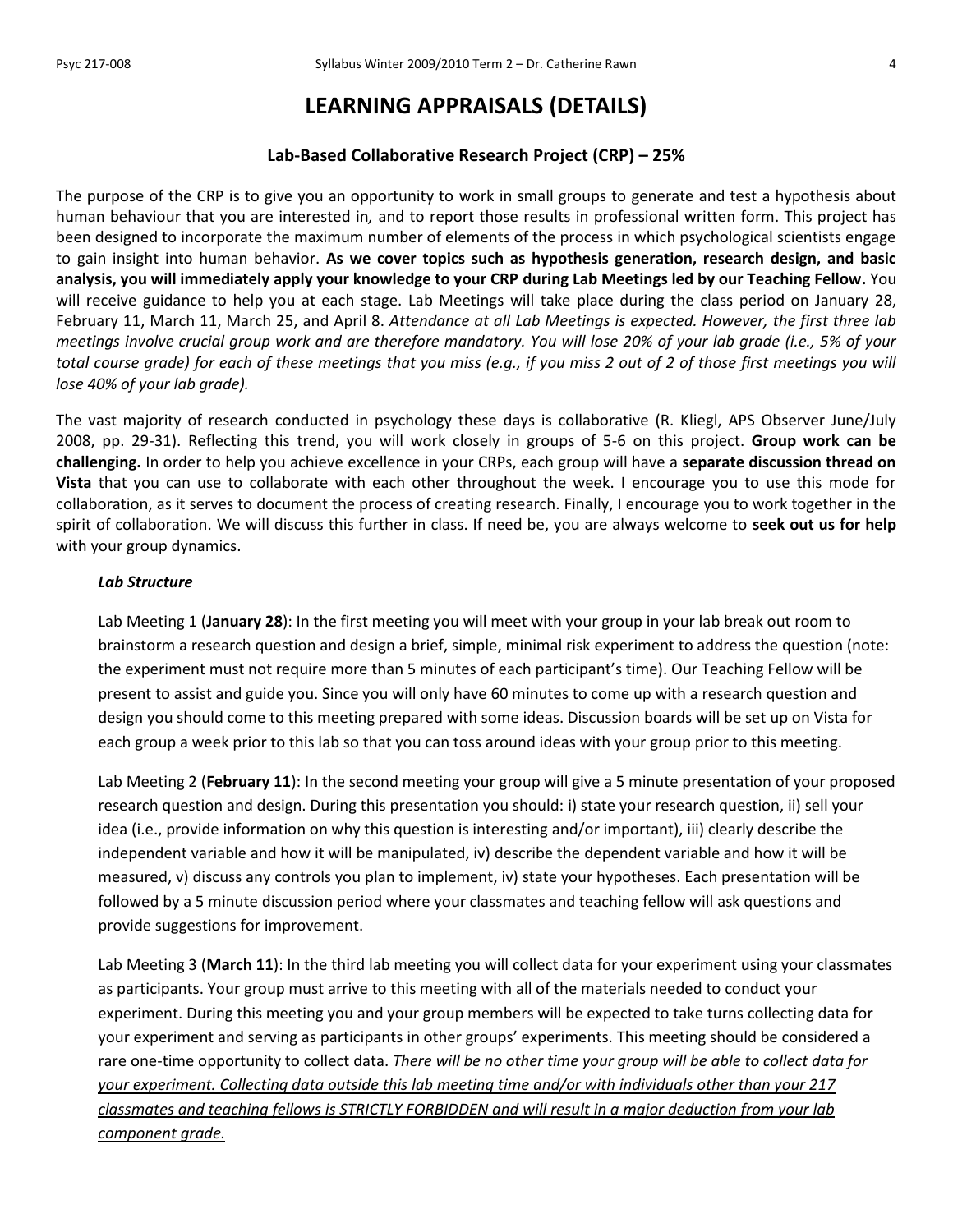Lab Meeting 4 (**March 25**): During the fourth lab meeting your teaching fellow will teach you how to meaningfully summarize data as well as how to use excel to calculate descriptive statistics and create graphs. You should come to this meeting prepared with a plan for summarizing your data that you can discuss with your teaching fellow.

Lab Meeting 5 (**April 8**): During the final lab meeting your teaching fellow will teach you how to write an APA style research report (i.e., the various components of an APA report and style guidelines). You should come prepared with a rough draft of your paper as well as specific questions and problems you are having with its preparation.

#### *Report Format, Submission and Grading:*

After conducting research and generating conclusions, psychological scientists (like all scholars) need to communicate their methods and findings to the scientific community. The most important step in this process for researchers is to clearly document their research as well as the contribution it makes to understanding human behaviour in a written manuscript. These written manuscripts are then reviewed by their peers, and (hopefully!) published in a journal. The individual report is designed to give you experiences with a part of this process.

Reports are to be prepared independently; each group member must prepare his/her own report separately from the other group members. Evidence of collaboration or team work in preparing the reports will results in major deductions from your lab component grade and in severe cases may result in a grade of 0 on the lab component.

*Format:* Your report must be written using APA style and must include the following sections: Abstract, Introduction, Method, Results (including at least one graph or table), Discussion and References (at least 2). See Appendix A of your Cozby text and the Publication Manual of the American Psychological Association (5<sup>th</sup> ed.) for guidance in writing APA style reports.

Reports must be between 5 and 7 double spaced pages. This page limit does NOT include a cover page, references, graphs, tables or appendices. You must use 12 pt Arial font and margins must be set to 1" all around. Your paper should contain at least 2 references to related work.

*Submission:* Reports are due on December 1 (the last day of class). They must be submitted online to TurnItIn (using our class Vista site) AND an identical hard copy must be submitted to your instructor or teaching fellow. If you fail to do either (submit it in person or to TurnItIn) on or before April 15<sup>th</sup> your report will be considered late. You will lose 2.5 points (10%) for each day the report is late. To submit your paper on TurnItIn you will simply need to log in to our Vista course. There will be a "turnitin" link to submit your assignment on the homepage.

*Grading:* The lab report is worth 25% of your grade. You will be graded on the following: Abstract and Introduction (5%), Method and Experimental Design (5%), Results and Figures (5%), Discussion (5%), APA format and Writing style (5%).

#### **Literature Critique – 15%**

You will write a short paper (4 double-spaced pages) summarizing and critiquing one research article from a major psychology journal, *Psychological Science*. You will choose one "Research Article" or "Research Report" on a topic that interests you from any issue of this journal since the year 2000. You may also choose a topic that will inform your Collaborative Research Project and Individual Report, but this is not necessary. Final papers are due on February 4; however, on January 19, please **submit a photocopy of the journal article with your name on it for review to your TA** who will confirm that it is an appropriate article for this assignment. More details on this assignment will be provided in the second week of class.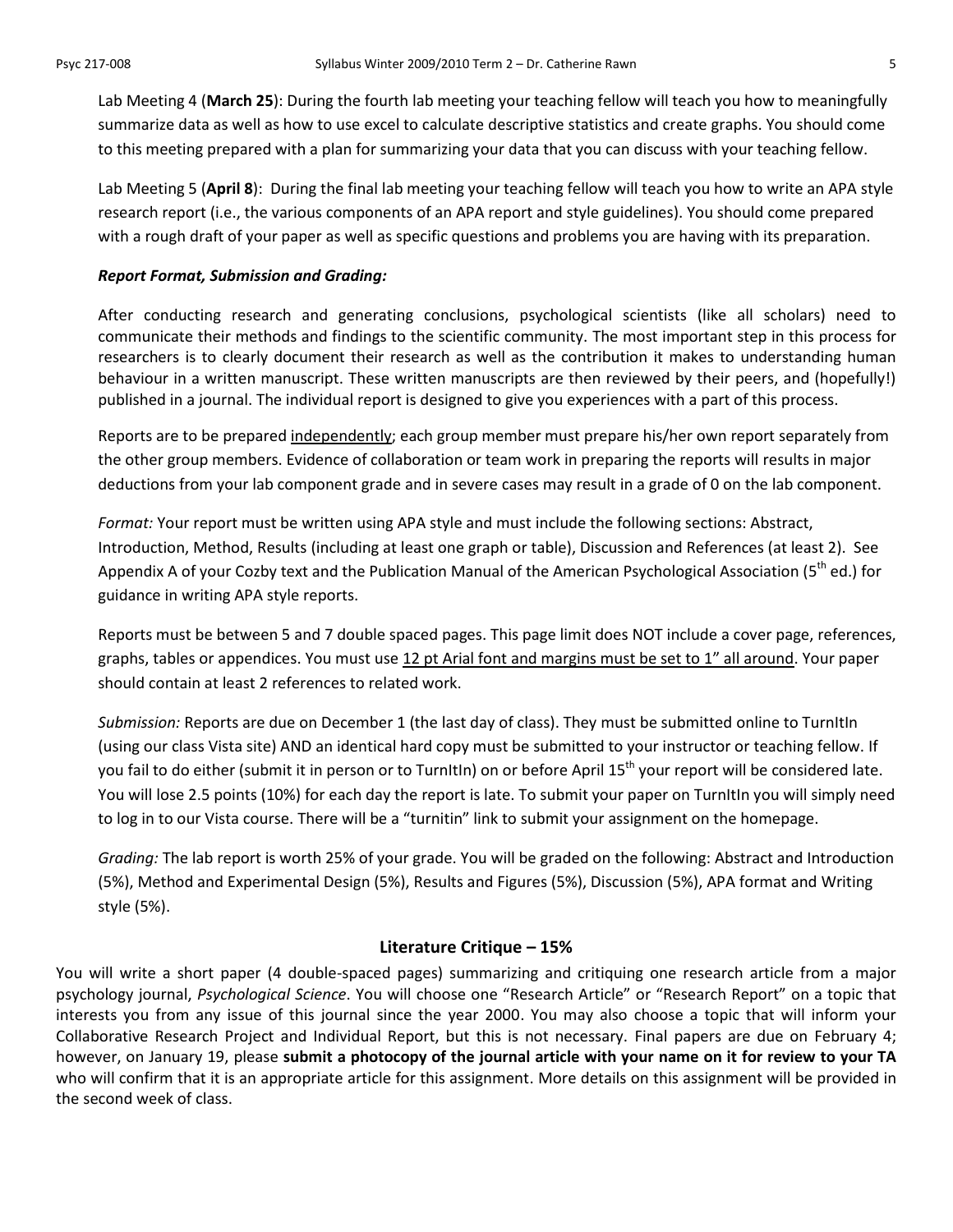#### **Midterm examination – 20%**

On Tuesday March 2 there will be an in-class exam. It may consist of a mix of multiple-choice, true/false, fill-in-theblanks, and written answer questions (about half a page of writing for each). More details will be provided the class before the midterm.

#### **Final Examination – 30%**

The final exam will be scheduled by the registrar, but will occur at some point between April 19 and May 1. You must be available to write your final exam at any scheduled time so do not book any trips for these dates. If you have 3 or more exams scheduled within a 24 hour period you may request to write the second exam on a different day. However, you must give the instructor of the second exam one month notice.

The final will consist of a mix of multiple-choice, true/false, fill-in-the-blanks, and written answer questions. **Although the material covered after the midterm will be featured prominently, this is a cumulative exam.** Research shows greater long term retention with multiple testing—not studying—opportunities (Roediger & Karpicke, 2006). Because this material is important for success in future courses, a cumulative final is most appropriate. More details will be provided on the last day of class.

#### **Participation – 5%**

This course is designed to be experiential – involving group discussion, interactive activities including iClicker questions, and class projects. Thus, the success of the class for everyone, including your comprehension of the material, depends upon your active participation. **Class attendance is expected.** If you are absent from class, it is *your* responsibility to find out what was covered, whether any announcements were made, etc. Your class contribution will be graded according to the following grading key out of 10 points, and will then contribute up to 5% to your grade.

| $0 - 3$                                                       | $4 - 7$                                                                      | $8 - 10$                                            |  |
|---------------------------------------------------------------|------------------------------------------------------------------------------|-----------------------------------------------------|--|
| Misses many classes and does not                              | Attends class regularly, but does not                                        | Attends nearly every class and plays                |  |
| participate when present                                      | actively participate                                                         | an active role in discussions                       |  |
| Submits very few or no requested                              | Submits around half of the                                                   | Submits most or all of the requested                |  |
| iClicker responses                                            | requested iClicker responses                                                 | iClicker responses                                  |  |
| Submits very few or no requested                              | Submits comprehension checks                                                 | Regularly submits thoughtful                        |  |
| comprehension checks                                          | inconsistently and/or thoughtlessly                                          | comprehension checks                                |  |
| Contributions are irrelevant or fail                          | Contributions are relevant and                                               | Contributions are thoughtful and                    |  |
| to demonstrate engagement with                                | often demonstrate thought and                                                | regularly advance the level of the                  |  |
| the material<br>engagement                                    |                                                                              | course                                              |  |
| Demonstrates noticeable lack of<br>interest in the material   | When prepared, participates<br>constructively and makes relevant<br>comments | Comments advance the discussion<br>and the material |  |
| Never prepared                                                | Preparation is inconsistent                                                  | Arrives fully prepared for every class              |  |
| Frequently disruptive in class and                            | Class discussion and dynamics are                                            | Actively supports, listens to, and                  |  |
| no interaction during group work                              | not affected by student's presence                                           | engages peers during group work                     |  |
| Frequently late for class<br>Inconsistently on time for class |                                                                              | Very rarely late for class                          |  |

#### *Participation Rubric*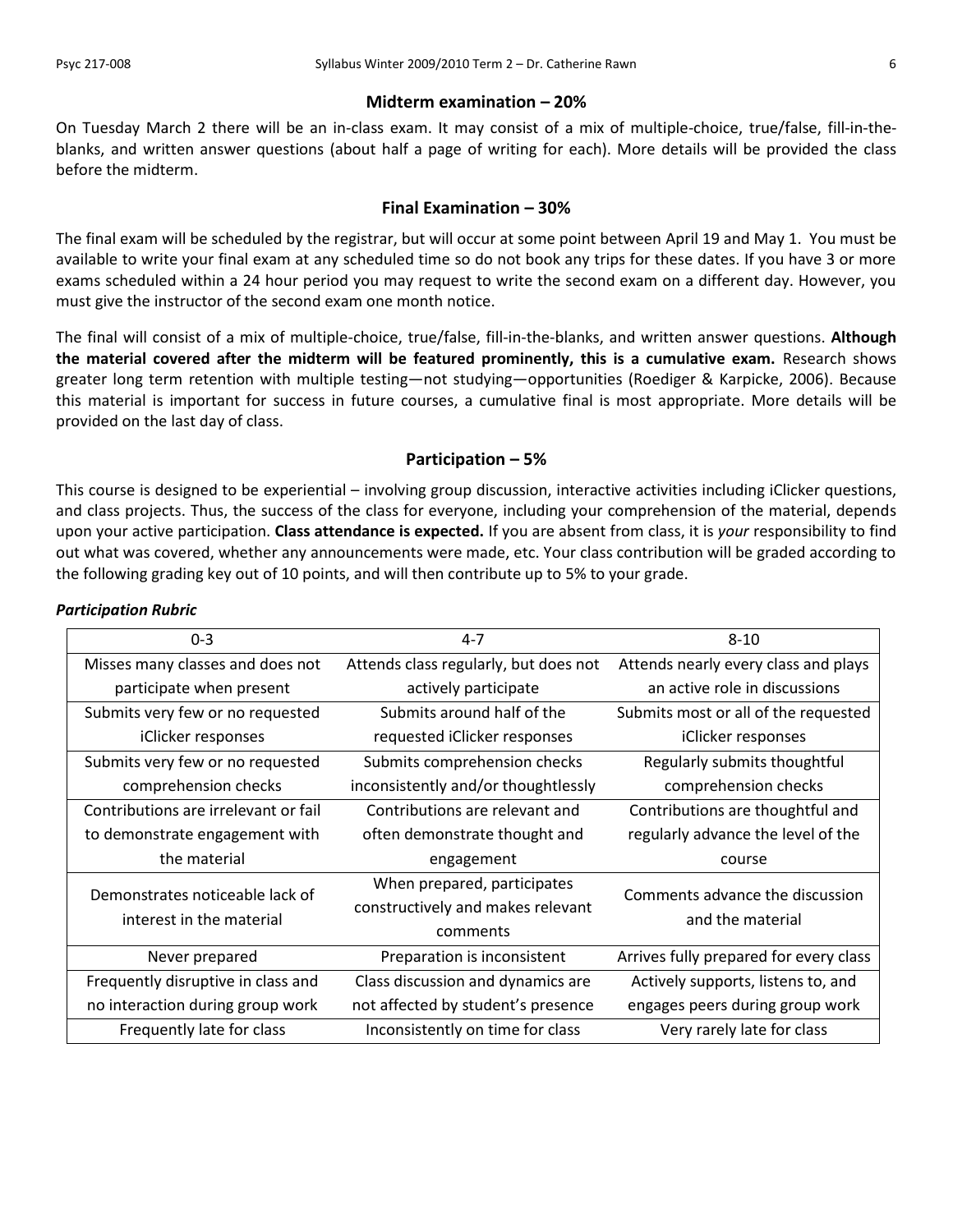#### **Research Experience Component (REC) – 5%**

As part of this course, you will be asked to spend **four hours participating in psychology studies** through the Department of Psychology's Human Subject Pool (HSP) system. You can locate and sign up for studies by going to [https://hsp.psych.ubc.ca](https://hsp.psych.ubc.ca/). If you don't already have a user account you will first need to request an HSP (human subject pool) user account on that webpage. Once you have an account and have logged into it, you will be able to browse through all of the studies in which you can participate, sign up for studies and confirm your accumulated credits. The subject pool typically closes the last week of class so I strongly urge you to participate and confirm your accumulated credits *before* the last week of class. Further instruction on how to use the HSP online system can be found at <http://www.psych.ubc.ca/resguide.psy> in the document entitled "Subject Pool Information for Participants."

Because introducing you to psychological research is an important part of this course, the **REC is required**. However, as **an alternative to participation in subject pool studies you may choose to fulfill the REC by completing four library writing projects**, for which you read and summarize a research article; each article summary counts as one hour of research participation. You must select a research article (not a letter to the editor, commentary, or review paper) published between 2000-present in the journal Psychological Science. Each summary should be about 500 words and should include the purpose, method and results of the study. *NOTE: THE ARTICLE YOU CHOOSE FOR THE LITERATURE CRITIQUE CANNOT COUNT TOWARD THIS CREDIT. WE WILL BE CROSS-CHECKING THE ARTICLES.* If you choose the library option, you must (a) create an account on the online HSP system, (b) include your name, email, student number, course, section, instructor on each summary and (c) submit hard copies of your completed article summaries, together with copies of the summarized articles, to Dr. Ara Norenzayan at least 10 days before the end of class.

**The REC is worth 5% of your course grade: 1 hour of participation or 1 article summary = 1% x 4, plus 1% for completing the online Tri-Council Policy Statement (TCPS) tutorial (details given in Lab 1).** The REC is designed to help you learn more about psychology and how research is conducted and to provide you with first-hand experience with psychological research. This may make understanding research easier and may help you decide whether research is a reasonable career option for you. Indeed, by providing you with a window into the diverse types of research conducted in the psychology department you may find that you are interested in becoming more involved with one of the labs you visit.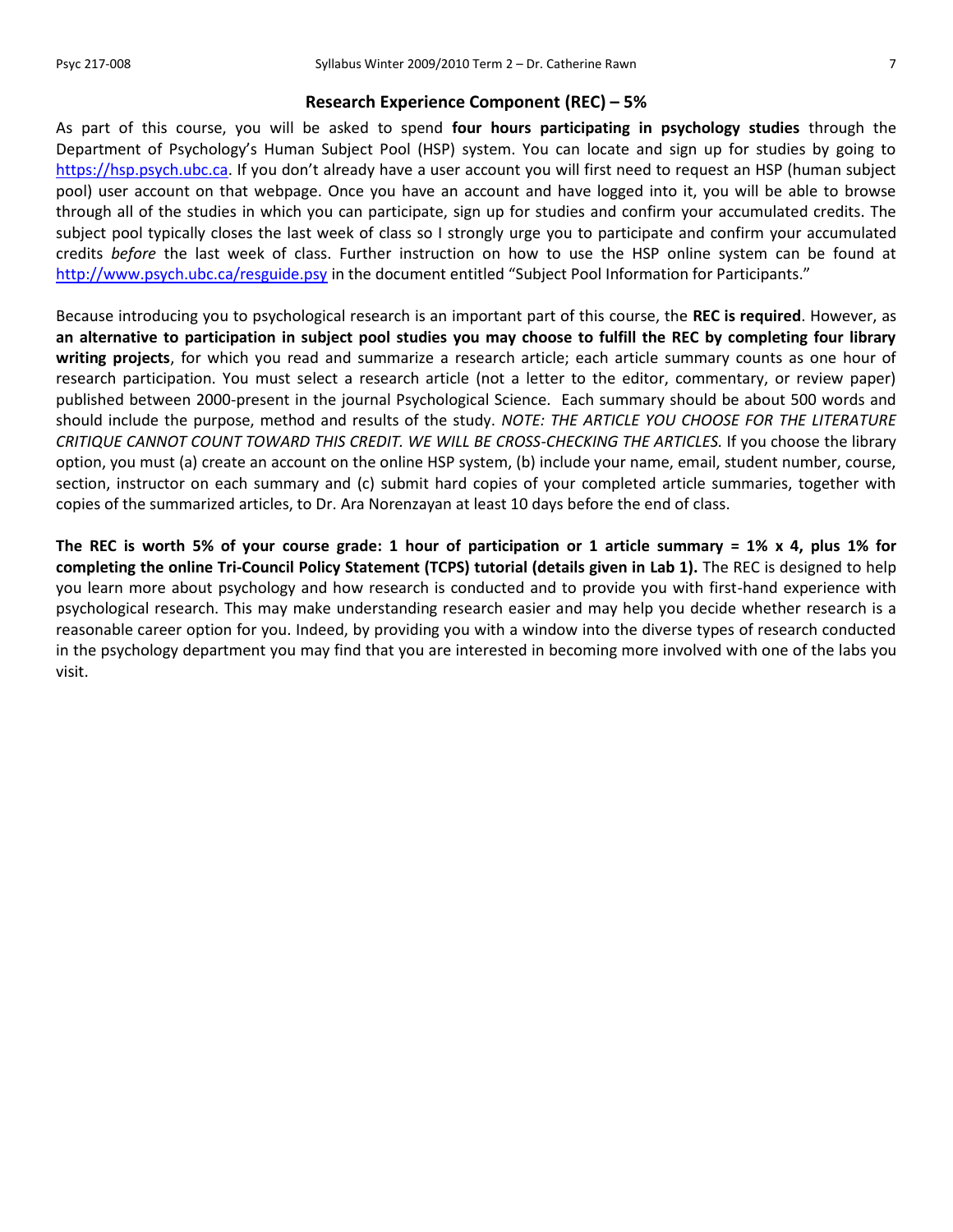### **What We Expect from You**

**PARTICIPATION** This course is designed to be experiential, involving pair and small group discussions, large group discussions, class activities and writing, iClicker questions, and regular feedback. Although some class time will be devoted to a traditional lecture format, the success of the class depends upon your active participation.

**ATTENDANCE** Please come to every class, prepared to participate. Bring your iClicker (and a spare AAA battery), a pen and paper (in addition to a laptop, if you bring one), and an open mind. *If you miss class* you are responsible for obtaining missed notes and announcements. You will not be able to regain participation points for missed classes.

**RESPECTFUL CONDUCT** You are expected to treat all your classmates, your group-mates, your instructor, your TA, and yourself with respect at all times, both in and out of the classroom, face-to-face and in writing (e.g., on email). This includes arriving to class on time and, especially if you are late, minimizing causing distractions for other students.

**ETHICAL CONDUCT** You are responsible for your own learning. Cheating of any kind will **not** be tolerated, including dishonest use of the iClicker (e.g., entering responses for an absent classmate). See the section on academic dishonesty for more information about plagiarism and exams.

**ON TIME ASSIGNMENTS** Late papers will be accepted up to 7 days late, but 10% per day will be deducted. No assignments will be accepted after 7 days (including weekends). Plan ahead to avoid penalties. **PAPER RE-GRADE POLICY:** If you feel very strongly that your paper was graded unfairly, you may choose to have your paper re-graded by the instructor. To qualify, you must email your TA within 2 weeks of the day paper grades are posted online (or papers are handed back, whichever is first). Re-grading may result in an increase or decrease, and that regrade is final.

**PRESENCE AT EXAMS & TESTS** If you must miss an exam due to an extenuating circumstance like *severe* illness, you or your caregiver must (1) contact me at least 1 hour before the exam start time (or as soon as possible afterward), and then (2) provide a doctor's note or other documentation within one week of notifying me. If both conditions are met, you may schedule with our TA to write a comparable make-up exam. If **either** condition is not met, you will receive a zero.

**FEEDBACK & COMPREHENSION CHECKS** You will be consulted regularly for feedback about your learning, what elements of the course are working well for you, and what could be improved. For example, at the end of each class, you will have the opportunity to summarize your learning and ask a question you're curious or confused about. I will take up some of these Comprehension Check questions at the start of the next class. These Comprehension Checks are optional and can be anonymous if you prefer. However, over the course of the term I will learn who regularly contributes. I will take this into consideration when evaluating grades that are on the cusp (e.g., D vs. C, C vs. D).



We invite you to share your thoughts and suggestions with us, particularly about things we are able to change, and be open to **working together to make this course a positive experience for all of us.**

### **What You Can Expect from Us**

**AVAILABLE** We are here to help you and your classmates choose to succeed. Visiting us is typically more effective than email for clearing up questions. If our office hours absolutely cannot work for you, respectfully email us a few time and day options to make an appointment.

**ONLINE SLIDES** PowerPoint slides and handouts will be available *after* class on our WebCT Vista site, in the "Powerpoint slides" folder on the homepage.

**PARTICIPATION** We will make every effort to keep you interested in class by mixing things up and getting you involved in learning activities designed to help you learn. We will ask you to do only those activities that we believe will help you learn. To help document active learning, we will take some photographs throughout the term. Please see your instructor within the first two weeks if you have serious concerns about this.

**FEEDBACK** We will endeavour to provide you with feedback on learning appraisals (e.g., essays, quizzes) as promptly and as detailed as possible, given the frequency of appraisals.

**RESPECTFUL & ETHICAL CONDUCT** At all times, we aim treat each of you with respect, and to make all course decisions with the highest standard of ethics in mind. If you feel you are being treated unfairly or disrespected by us or a classmate, we invite you to talk to us so we can sort out the issue together. To be clear: such a discussion would not impact your grade.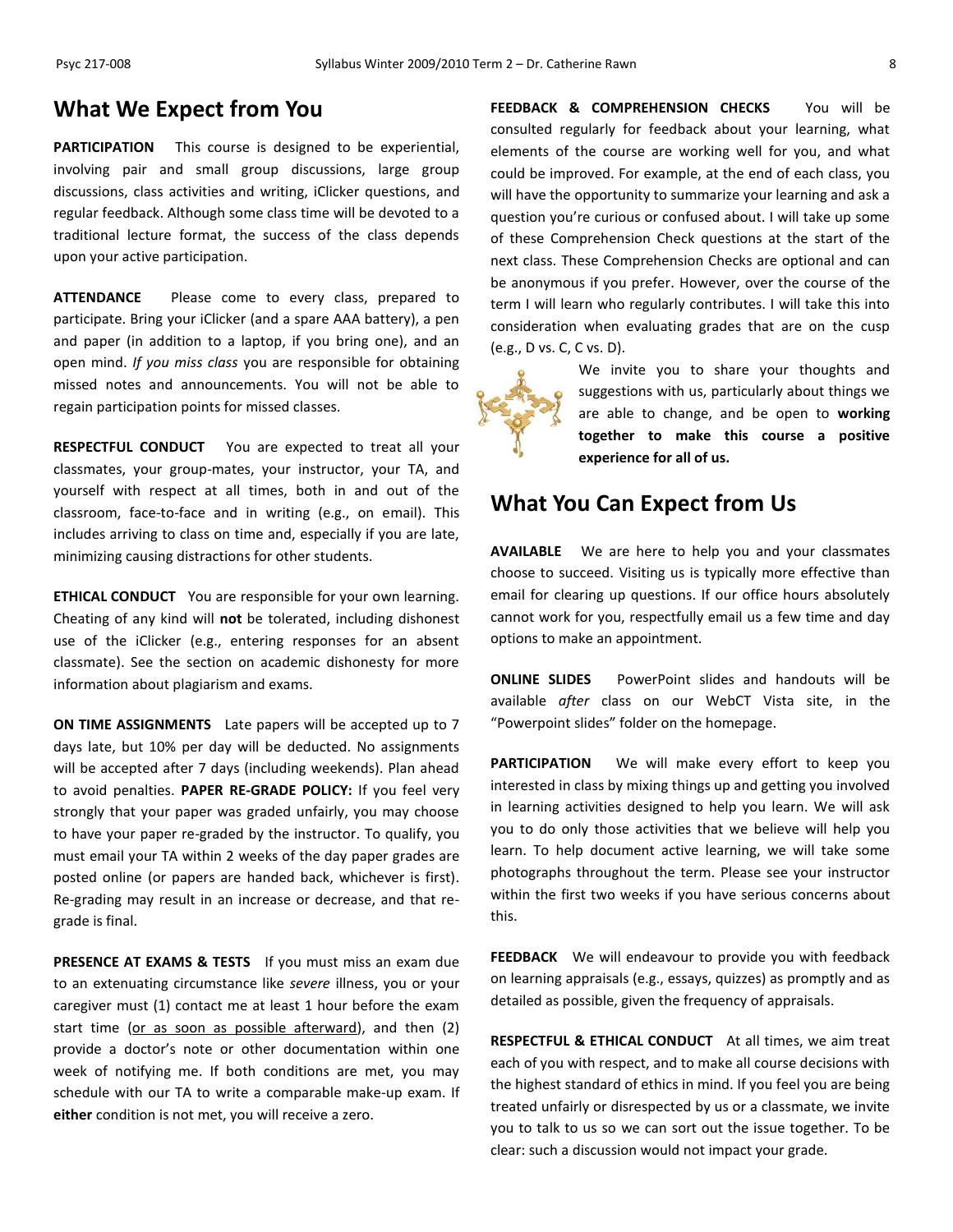## **How to Submit Your Papers**

Please submit

- 1. a **hard copy** at the start of the class period in which it is due, and
- 2. an electronic copy on **Vista** (which is linked to TurnItIn) by 11:59pm on the due date.

Why two submissions? **The hard copy is considered the master copy and is what will be graded; the electronic copy must match it.** The purpose of the Vista copy is so that we can use TurnItIn to crosscheck your paper with an enormous database of websites, past submissions, and published works. See [http://www.vpacademic.ubc.ca/integrity/turnitin/ind](http://www.vpacademic.ubc.ca/integrity/turnitin/index.htm) [ex.htm](http://www.vpacademic.ubc.ca/integrity/turnitin/index.htm) to learn more about Turnitin and UBC's policies about it.

## **A Note about Reading**

Reading the text outside of class is essential for success in this course. This course will involve some class lectures along with demonstrations, class exercises, and class discussions. However, in class lessons cannot cover all the material in the textbooks; rather, the goal of lessons is to (1) highlight the more significant aspects of the readings, (2) discuss topics not well-covered by the readings in more detail, and (3) pull together broad themes to make better sense of the readings. Not all the material presented in the readings will be discussed in class, and vice versa. Thus, both a careful reading of text chapters and consistent class attendance are strongly recommended. **My strong suggestion is to read each chapter before we discuss it in class** so that you know what questions you want to ask and are able to participate.



## **Learning Tools to Investigate!**

**We encourage you to take responsibility for your learning and check out what these resources might have to offer you.**



**TIME MANAGEMENT** Tools for planning your approach to managing all your courses: [http://www.arc.sbc.edu/timeplanning.html.](http://www.arc.sbc.edu/timeplanning.html)

**UBC ACADEMIC REGULATIONS** Information about academic regulations, course withdrawal dates and credits can be found in th[e University Calendar.](http://students.ubc.ca/calendar/academicyear.cfm)

**LEAP** [\(http://leap.ubc.ca\)](http://leap.ubc.ca/) is UBC's online hub for study and research support. This interactive website provides you with a wealth of academic resources, from tutoring and workshops to study groups and online tech tools. LEAP also offers plenty of information on a variety of academic topics, and links to nearly all of the academic resources offered at UBC. Make LEAP your first stop for all things academic!

**WRITING SKILLS** The UBC Writing Centre [\(www.writingcentre.ubc.ca\)](http://www.writingcentre.ubc.ca/) also has tutoring services, including an On[line Writer's Workshop](http://www.writingcentre.ubc.ca/workshop/index.html). The Writing Centre has also paired up with the Library to offer [Student to Scholar](http://www.library.ubc.ca/hss/instruction/sts/Whole_page.htm) *online guide to preventing unintentional plagiarism and organizing your writing activities*. Also, Purdue University offers an amazing collection of information about writing, including using APA style, at their Online Writing Lab (OWL), available at [http://owl.english.purdue.edu/owl.](http://owl.english.purdue.edu/owl/)

**PHYSICAL OR LEARNING DISABILITIES** UBC is committed to equal opportunity in education for all students, including those with documented physical disabilities or learning disabilities. If you have a disability that affects your learning in the classroom or your performance on tests or exams, please **contact Access & Diversity** in Brock Hall 1203, 1874 East Mall, Contact: 604.822.5844[, www.students.ubc.ca/access.](http://www.students.ubc.ca/access)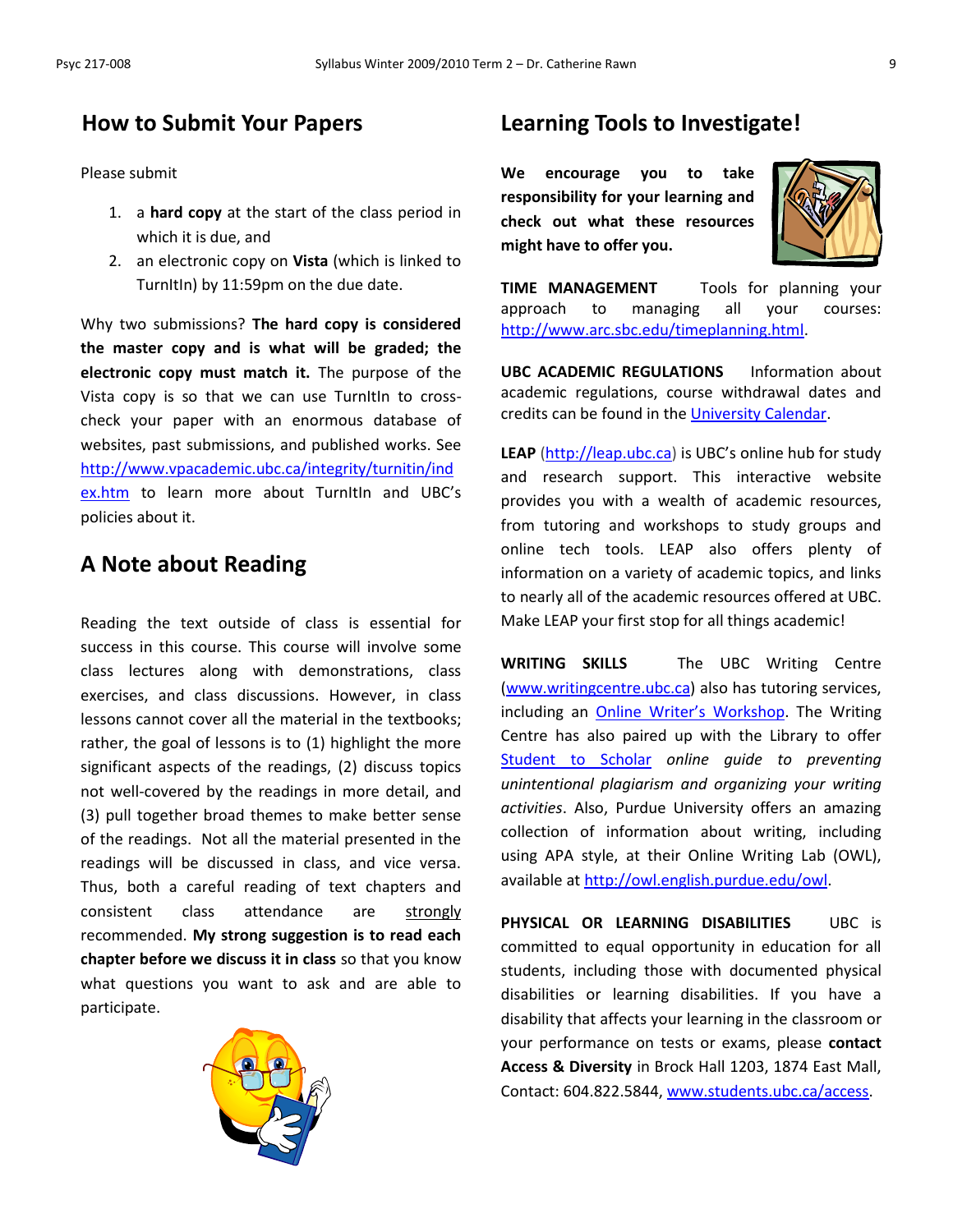## **Psychology Department Grading Policies**

In order to reduce grade inflation and maintain equity across multiple course sections, all psychology courses are required to comply with departmental norms regarding grade distributions. According to departmental norms, the mean grade in a 300-level class is 70 for a good class, 68 for an average class, and 66 for a weak class, with a standard deviation of 13). The corresponding figures for 100- and 200-level Psychology courses are 67, 65, and 63, with a standard deviation of 14. **Scaling** may be used in order to comply with these norms; grades may be scaled up or down as necessary by the professor or department. Grades are not official until they appear on a student's academic record. You will receive both a percent and a letter grade for this course. At UBC, they convert according to the key below:

| A+ | 90-100% | C+ | 64-67%    |
|----|---------|----|-----------|
| А  | 85-89%  | C  | 60-63%    |
| А- | 80-84%  | C- | 55-59%    |
| R+ | 76-79%  | D  | 50-54%    |
| в  | 72-75%  | F  | $0 - 49%$ |
| B- | 68-71%  |    |           |



## **Faculty of Arts Guidelines for Grading Criteria**

You are earning a degree at a highly reputable postsecondary institution. Therefore, criteria for success are high. The Faculty of Arts offers the following guidelines that broadly characterize the kind of work that is generally associated with the main grade ranges. These characteristics help to put the Psychology Department Grading Policies into context. Note that adequate performance is in the C range, which is the typical class average.

**A RANGE:** *Exceptional Performance.* Strong evidence of original thinking; good organization in written work; capacity to analyze (i.e., break ideas down) and to synthesize (i.e., bring different ideas together in a coherent way); superior grasp of subject matter with sound critical evaluations; evidence of extensive knowledge base.

**B RANGE:** *Competent Performance.* Evidence of grasp of subject matter; some evidence of critical capacity and analytic ability; reasonable understanding of relevant issues; evidence of familiarity with the literature.

**D-C RANGE:** *Adequate Performance*. Understanding of the subject matter; ability to develop solutions to simple problems in the material; acceptable but uninspired work; not seriously faulty but lacking style and vigour.

**F RANGE:** *Inadequate Performance.* Little or no evidence of understanding of the subject matter; weakness in critical and analytical skills; limited or irrelevant use of the literature.

Consider these characteristics when making choices about the quality of work you submit in all learning appraisals, in this and any other course.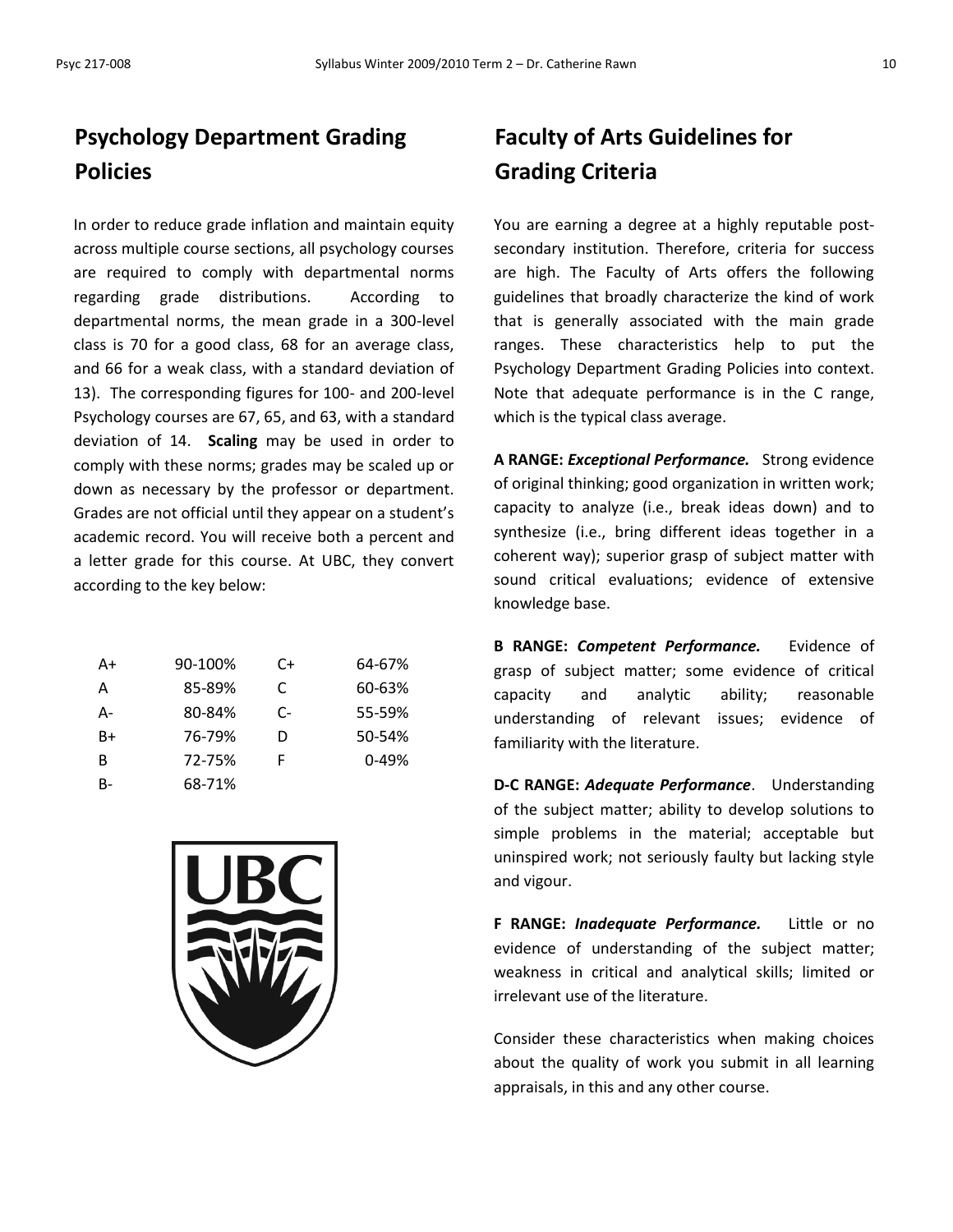## **Don't Cheat. Don't Plagiarize. It's Not Worth It. Read on For Key Definitions and Consequences.**

Don't try it, don't do it. The consequences are more severe than you may think: you will fail the course, you may be expelled from University, and unable to attend any other post-secondary institution in the future. Think about the long-term implications of that outcome in your life.

## Psychology Department's Position on Academic Misconduct

Cheating, plagiarism, and other forms of academic misconduct are very serious concerns of the University, and the Department of Psychology has taken steps to alleviate them. In the first place, the Department has implemented software that, can reliably detect cheating on multiple-choice exams by analyzing the patterns of students' responses. In addition, the Department subscribes to *TurnItIn* — a service designed to detect and deter plagiarism. All materials (term papers, lab reports, etc.) that students submit for grading will be scanned and compared to over 5 billion pages of content located on the Internet or in TurnItIn's own proprietary databases. The results of these comparisons are compiled into customized "Originality Reports" containing several, sensitive measures of plagiarism; instructors receive copies of these reports for every student in their class.

In all cases of suspected academic misconduct, the parties involved will be pursued to the fullest extent dictated by the guidelines of the University. Strong evidence of cheating or plagiarism may result in a zero credit for the work in question. According to the University Act (section 61), the President of UBC has the right to impose harsher penalties including (but not limited to) a failing grade for the course, suspension from the University, cancellation of scholarships, or a notation added to a student's transcript.

All graded work in this course, unless otherwise specified, is to be original work done independently by individuals.

**Do** use any of the indexes and databases listed under Indexes and Databases, Subject Resources, OneSearch or Metasearch on the Library's website at [http://www.library.ubc.ca.](http://www.library.ubc.ca/) (Not sure which index to use? Click HELP on the library homepage at www.library.ubc.ca or try Subject Resources.) When instructed to do so, you may use sources such as Google/Yahoo/MSN Search/etc. to find articles for assignments in this course, particularly Google Scholar.

*"Be careful and critical of what you read and choose to cite."*

Be careful and critical of what you read and choose to cite. Reference all material using APA style; if you cannot find a proper reference, question whether that source is appropriate. **Do not** copy and paste text from other sources, even in a draft. If you ever have any questions about what sources to use or how to cite them without plagiarizing,

please see your instructor or TA before handing in your assignment.

If you have any questions as to whether or not what you are doing is even a borderline case of academic misconduct, please consult your instructor. For details on pertinent University policies and procedures, please see Chapter 5 in the UBC Calendar [\(http://students.ubc.ca/calendar\)](http://students.ubc.ca/calendar).

Do note that during exams, the instructor and invigilators reserve the right to move students in their seating arrangement with no explanation provided.

> *"If you ever have any questions about what sources to use or how to cite them... please see your instructor or TA before handing in your assignment."*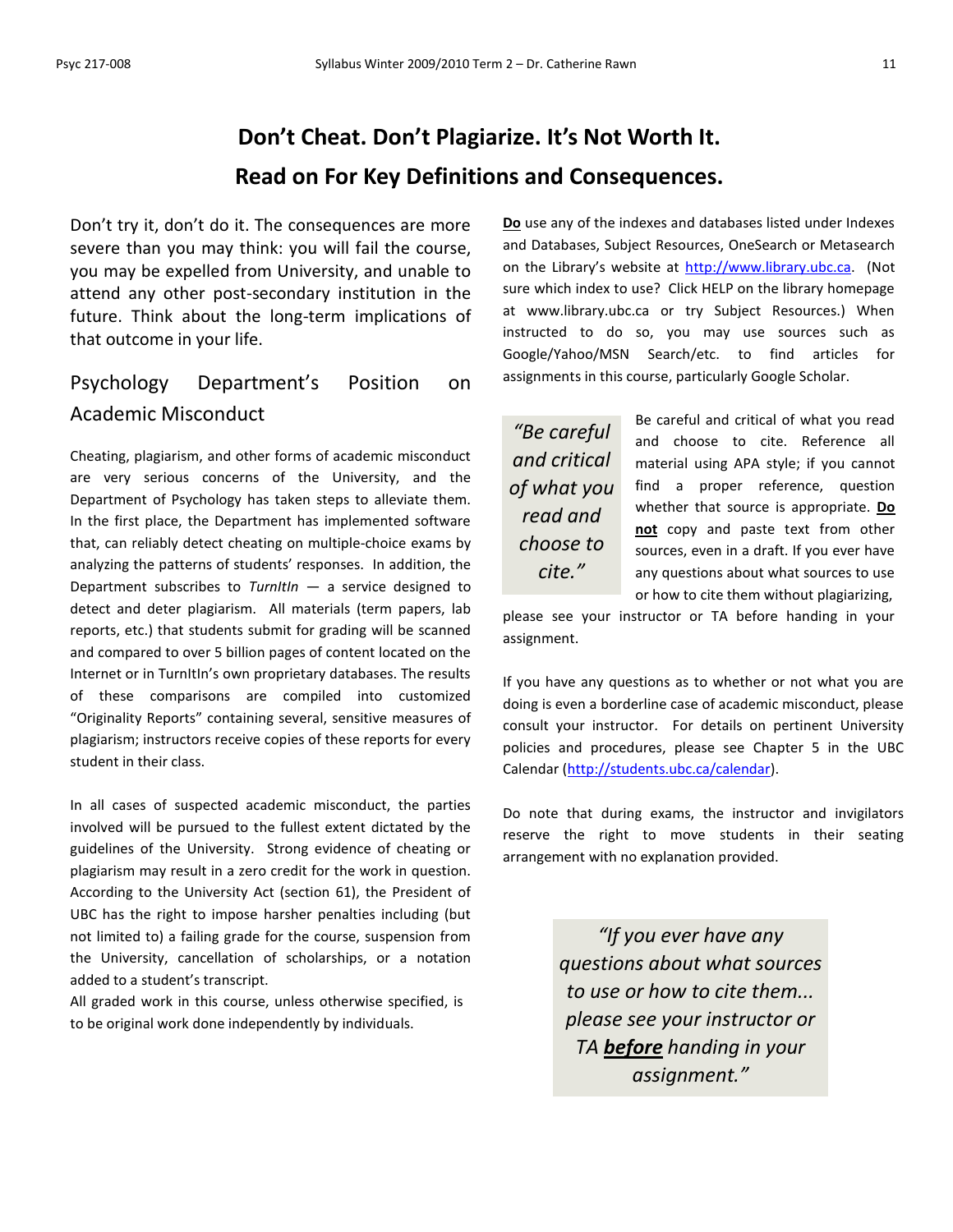## **Our Class Schedule**

The schedule may be modified during the semester. Any changes will be announced in class and posted on Vista. Students are responsible for being aware of these changes, whether or not they attended the class in which any changes were announced.

| <b>Week</b>    | <b>Date</b>       | <b>Topics</b>                                                                  | <b>Stanovich</b><br><b>Readings</b> | Cozby<br><b>Readings</b>                     | <b>Important Events</b>                           |
|----------------|-------------------|--------------------------------------------------------------------------------|-------------------------------------|----------------------------------------------|---------------------------------------------------|
| $\mathbf{1}$   | Jan 5             | Welcome!                                                                       |                                     |                                              | Register your iClicker                            |
|                |                   | Course & Vista Overview                                                        | Syllabus                            |                                              |                                                   |
|                | Jan 7             | <b>Science Basics</b>                                                          | Chapter 1                           | Chapter 1                                    |                                                   |
|                | <b>Jan 12</b>     | Hypotheses, Falsifiability                                                     | Chapter 2                           | Chapter 2                                    |                                                   |
| $\overline{2}$ | Jan 14            | Operationism, Variables and the<br><b>Experimental Method</b>                  | Chapter 3, 6                        | Chapter 4                                    |                                                   |
| 3              | Jan 19            | Correlational design                                                           | Chapter 5                           |                                              | Literature Critique<br>article selection due      |
|                | <b>Jan 21</b>     | <b>Experimental Design</b>                                                     |                                     | Chapter 8                                    |                                                   |
|                | <b>Jan 26</b>     | Experimental Design, continued                                                 |                                     |                                              |                                                   |
| $\overline{4}$ | <b>Jan 28</b>     |                                                                                |                                     |                                              | Lab $# 1$                                         |
| 5              | Feb <sub>2</sub>  | <b>Practical Considerations when</b><br>Designing Research &<br>Questionnaires |                                     | Chapter 9<br>Chapter 7 (pp.<br>124-131 only) |                                                   |
|                | Feb 4             | <b>Ethics of Research</b>                                                      |                                     | Chapter 3                                    | Literature Critique due                           |
|                | Feb 9             | Ethics of Research, continued                                                  |                                     |                                              |                                                   |
| 6              | Feb 11            |                                                                                |                                     |                                              | Lab $# 2$<br><b>TCPS Certificate due</b>          |
|                | Feb 15-<br>Feb 26 | <b>Reading Break and Olympics</b>                                              |                                     |                                              |                                                   |
| $\overline{7}$ | Mar 2             |                                                                                |                                     |                                              | <b>Midterm</b>                                    |
|                | Mar 4             | <b>Measurement Concepts</b>                                                    |                                     | Chapter 5                                    |                                                   |
| 8              | Mar 9             | Quasi-Experiments                                                              |                                     | Chapter 11                                   |                                                   |
|                | Mar 11            |                                                                                |                                     |                                              | Lab $#3$                                          |
| 9              | <b>Mar 16</b>     | <b>Complex Designs</b>                                                         | Chapter 9                           | Chapter 10                                   |                                                   |
|                | <b>Mar 18</b>     | <b>Describing Data</b>                                                         |                                     | Chapter 12                                   |                                                   |
| 10             | Mar 23            | Describing Data, continued                                                     |                                     |                                              |                                                   |
|                | Mar 25            |                                                                                |                                     |                                              | Lab $#4$                                          |
| 11             | Mar 30            | Probabilistic Reasoning & Chance                                               | Chapter 10, 11                      |                                              |                                                   |
|                | Apr <sub>1</sub>  | <b>Inferential Statistics</b>                                                  |                                     | Chapter 13                                   |                                                   |
| 12             | Apr 6             | Inferential Statistics, continued                                              |                                     |                                              | [Online Student<br><b>Evaluation of Teaching]</b> |
|                | Apr 8             |                                                                                |                                     |                                              | Lab #5                                            |
| 13             | Apr 13            | Observation, Case Studies, &<br>Testimonials                                   | Chapter 4                           | Chapter 6                                    |                                                   |
|                | Apr 15            | Generalization and Interpretation<br>Issues, Synthesis                         | Chapter 7, 12                       | Chapter 14                                   | <b>Lab Report Due</b>                             |

The design of this course and syllabus were critically informed by insights from a similar course designed by A. Carle (U. North Florida), whose peer-reviewed syllabus is available from the *Society for the Teaching of Psychology's Office of Teaching Resources in Psychology* website, as well as syllabi from A. Perrino (UBC) and C. Cuttler (UBC), and the experiences of students in Psyc 217 Sections 901 and 008, Winter 2008/2009.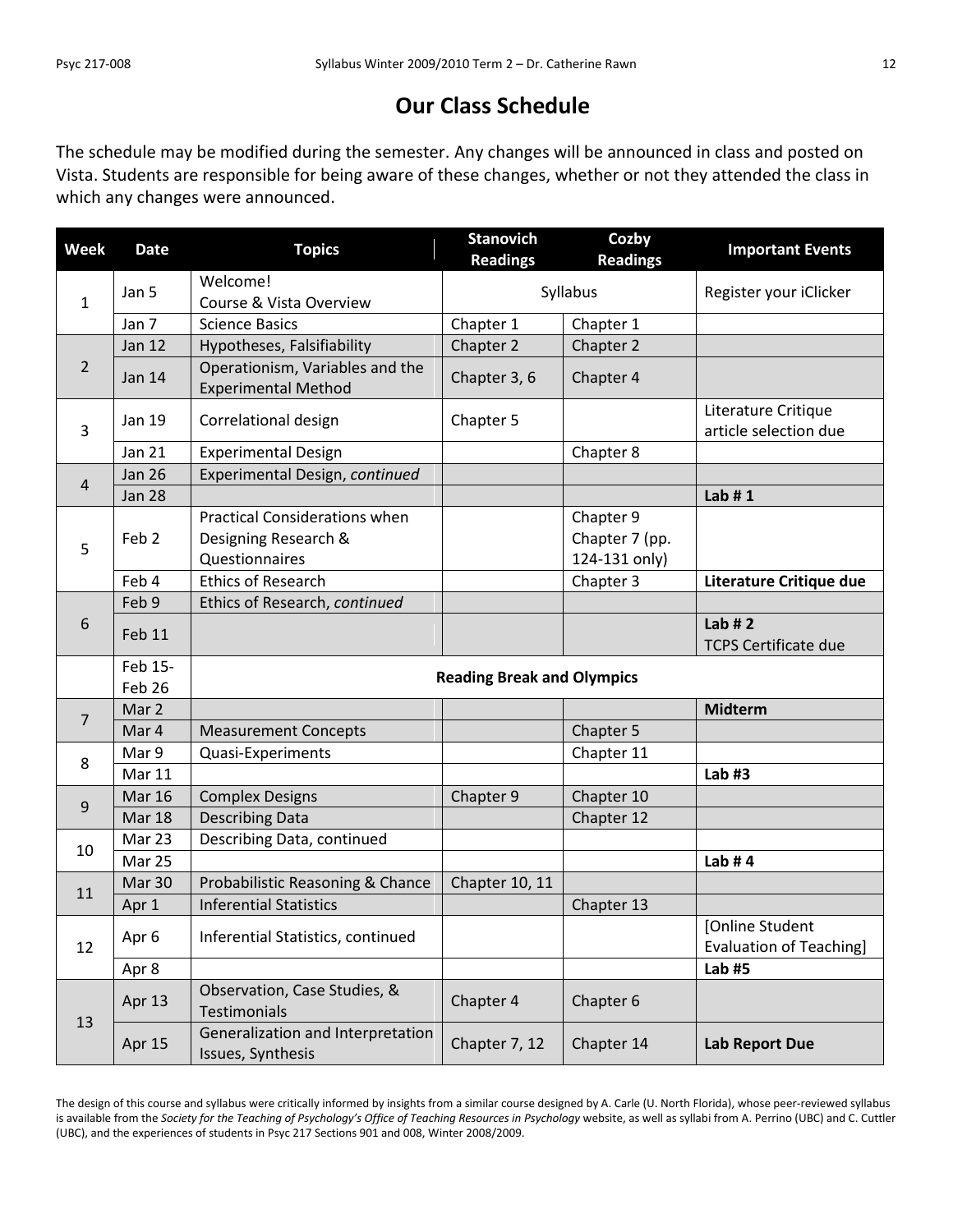## **Getting to Know You**

Please answer the following questions on both sides of this page. Your responses will help Will and I get to know you a bit better. We'll also use responses to some questions to help us create groups for the Collaborative Research Project. I encourage you to use point form when responding to these questions.

- 1. What is your name and Student ID number?
- 2. Have you taken this course before?
- 3. When did you take your last psychology class? What was it?
- 4. How many psychology courses have you taken? List as many as you can. Circle the one that stands out as your favourite.
- 5. What is it about human behaviour that makes you curious? You may want to finish this question: Why do(es)...?
- 6. What aspect/topic/idea from Psych 100 made you most excited to learn more? Be as specific as you can.
- 7. What is your main goal (or two) for this class?
- 8. What's your favourite way to relax? If it's a book, TV program, music style, restaurant type, etc, be specific.